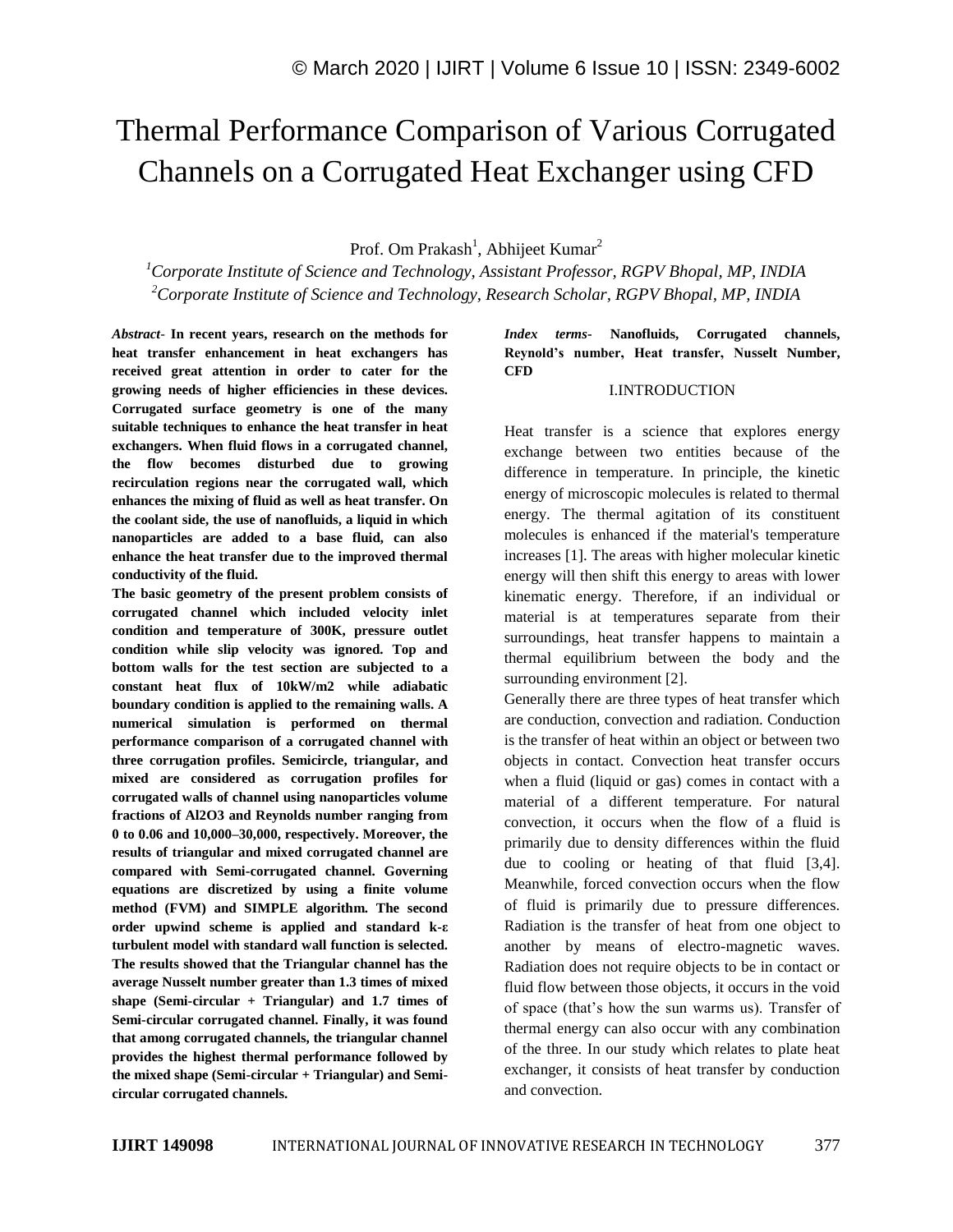Enhancement of heat transfer surfaces has developed over the years, and is the main focus in the heat exchanger industry. Enhanced surfaces yields higher heat transfer coefficient when compared to unenhanced surfaces. Surface can be enhanced basically by two types; either active enhancement which requires deployment of external power which is obviously higher in operational and capital cost thus commercially unviable, and passive enhancement which adding extended surfaces(e.g. fins),or employing interrupted surfaces (e.g. corrugations) [5,6,7].

## 1.1 Heat Transfer Enhancement

Heat transfer enhancement is a process of increasing the heat transfer rate and thermo hydraulic performance of a system using various methods. The methods of heat transfer enhancement are employed for developing the heat transfer without affecting the overall realization of the systems significantly, and it covers a wide range of areas where heat exchangers are used for such functions as air-conditioning, refrigeration, central heating systems, cooling automotive components, and many uses in the chemical industry.





Recently corrugated types of heat exchangers have come into picture. Their advantages include increased heat transfer, reduced servicing costs, compact design and minimal fouling. Because of these advantages, corrugated type heat exchangers are gaining popularity. A lot of research is being done in their design field.

## II. LITERATURE REVIEW

Among all, plate type heat exchangers are widely used in industries such as automobile industries, dairy, chemical industries, power processing industries, pharmaceutical industries. The plate may be plane or may have some distortions in it. Creating uniform undulations is very typical and it is called corrugated plate heat exchanger. Corrugated plate heat exchanger is of sinusoidal shape which contains crest and trough due to which rate of heat exchanger increases. The performance, effectiveness and the rate of heat transfer of corrugated plate heat exchanger is much higher as compared to the plane plate heat exchanger.

Numerous works has been done on Plate Heat Exchangers (PHEs) and their data related to thermal and hydraulic characterization are available in open literature. But there is a widespread discrepancy in these reported correlations and before commencing the present study, it was necessary to analyses the experimental facilities and procedure, data reduction methods, results and conclusions of some of the important past works.

## 2.1. Previous work

Mohammed and Abed (2008) numerically studied laminar forced convection heat transfer and fluid flow characteristic in a corrugated channel. Temperature of the channel walls was maintained constant which was higher than fluid temperature. Effect of wavy angle and Reynolds number were studied on fluid flow and heat transfer. The range of the Reynold`s number was carried out for the solution was found out to be 500 to 2500, wavy angles range was from  $0^{\circ}$  to  $60^{\circ}$  and Prandtl number was 0.7. It was found that the optimum values of the heat transfer enhancement and pressure drop were 3.6 and 1.11 times higher than those from the plane channel at wavy angle  $\lambda = 40^{\circ}$ , respectively [1].

Marjan et.al (2008) has made an experimental study over corrugated plate heat exchanger by using multiwalled carbon nanotubes (MWCNT). To investigate friction loss, heat transfer coefficient by convection, Nusselt number, pumping power and pressure drop in a counter flow corrugated plate heat exchanger different water-based nano-fluids such as Gum Arabic-treated multi-walled carbon nanotubes (MWCNT-GA), functionalized MWCNT with cysteine (FMWCNT-Cys) and silver (FMWCNT-Ag) were employed as coolants. From the experimentation it was found that by increasing Pecelet number, Reynolds number, or fraction of nonmaterial improve marks in the characteristics heat transfer of the nanofluid increased. In all investigated cases, it has been found that power consumption and heat transfer rate is less for water compared to nanofluids. Besides that it has been also found that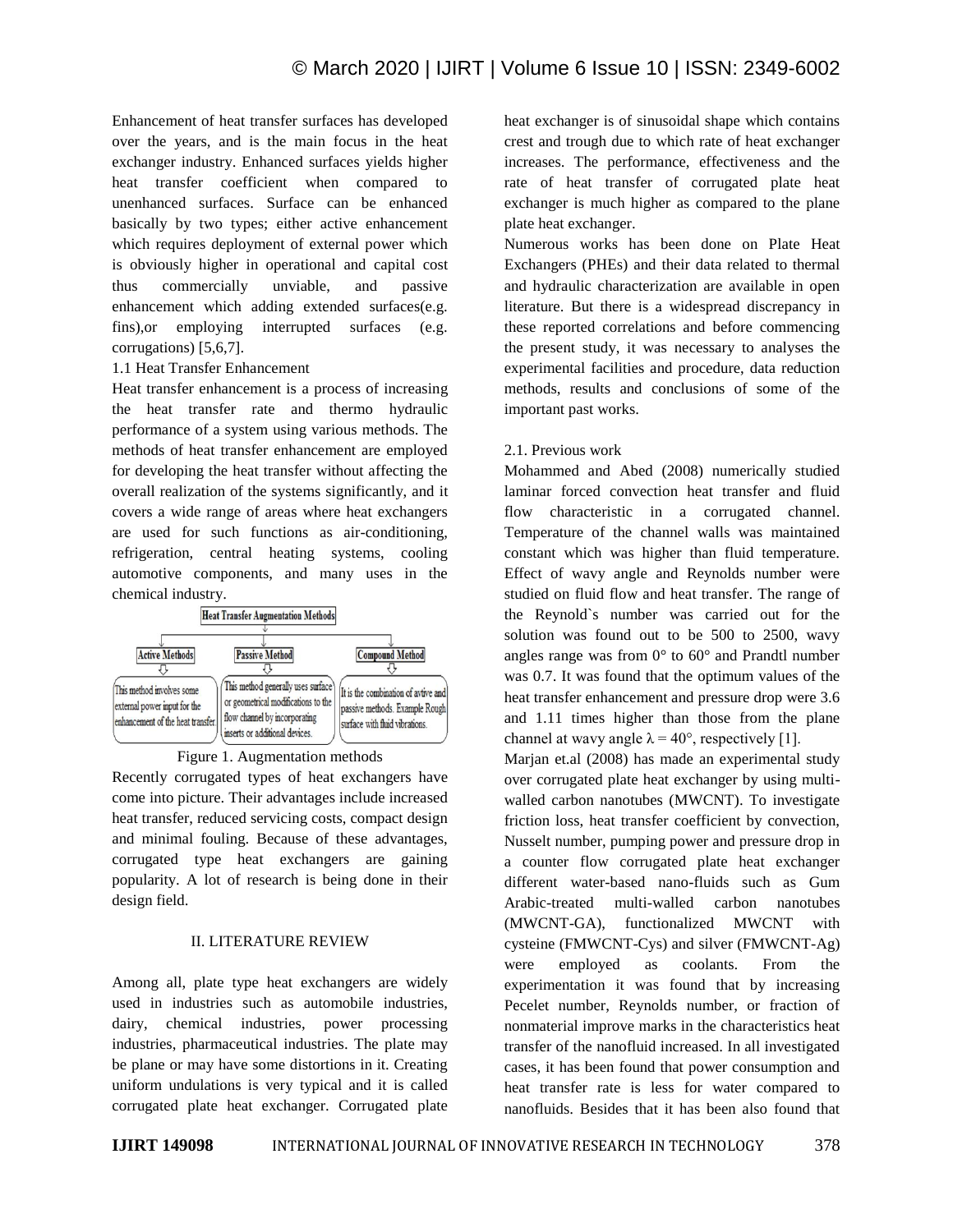for a specific pumping power, heat removal in nanofluids is higher as compared to water. Therefore, performance of the heat exchanger can be enhanced by choosing MWCNT water as the working fluid [2]. Khan and Kumar (2009) described performance and exergy of corrugated plate heat exchanger in parallel or in counter flow. Plate had sinusoidal wavy surface with corrugation angle of 45°C. Heat exchanger contained 3 Channels. Hot fluid flow at the middle channel which was cooled by water through outer channels. Hot water temperature was in the range of 40°C to 60°C. Reynolds number was in the range of 900< Re>1300 for hot and cold fluid. After performing experiment performance or effectiveness of corrugated plate heat exchanger for counter flow was found out to be 44.5% more as compared to parallel flow arrangement. As well as exergy loss in counter flow is 7.2% less as compared to parallel flow [3].

Rao et.al (2009) in their investigation used corrugated plate heat exchanger with corrugation angle 30°, 40°, 50°. Water was taken as heating medium while Glycerol was taken as test fluid. The inlet and outlet temperature of hot fluid and test fluid was measured by means of four thermocouples. From the experimental investigation it was found that 50° corrugation angle heat transfer increased. It is also found that 60% Glycerol had high rate of heat transfer as compared to the 50%, 60% and water. Hence in investigation it has been found that with the increase of corrugation angle as well as with the increase of viscosity of fluid heat transfer rate increases [4].

Kumar et.al (2010) has made an attempt to investigate the performance and effectiveness of corrugated plate heat exchanger. Experiment was conducted on three channels 1-1 passes of corrugated plate heat exchanger. Hot fluid was made to flow at the middle channel while the cold fluid flow at top and bottom channel in counter and in parallel flow. Plate had a sinusoidal shape at an angle of 30° corrugation angle. Temperature of hot fluid was in the range of 50°C to 70°C whereas temperature of the cold fluid was in the range if 30°C to 40°C inlet. It was found that the effectiveness of counter flow heat exchanger is 48% higher than the parallel flow. As well as exergy loss was also calculated and found 33% less in counter flow arrangement as compared to the parallel flow arrangement [5].

Rao et.al (2010) made experimental studies on a sinusoidal corrugated plate heat exchanger where water was taken as test fluid. Two stainless steel sheets of thickness of 1 mm were used to fabricate plate heat exchanger for performing test channels. It had clearance of 5 mm and length 30 cm. Total 3 heat exchangers were fabricated by using these plates with corrugation angles of 30°, 40° and 50°. From the experiment it has been found that corrugation angle affected the heat transfer rate and pressure drop. During experiment it was found that pressure drop of fluid increases as the corrugation angle of plate increases due to which friction factor decreases. Turbulence is generated in the channel due to increase in pressure drop. From the result it has been found that as the angle of corrugation increases, pressure drop of fluid increases due to which rate of turbulence increased which lead to increase the rate of heat transfer [6].

Jixiang et.al (2011) has investigated about heat transfer and flow characteristics on corrugated plate heat exchanger by shifting upper and lower plate and varying Reynold's number  $2000 \leq Re \leq 10000$ . Hydraulic performance of corrugated plate heat exchanger changed due to the effect of phase shift and Reynold's number which was numerically investigated. Based on the numerical results relation between heat transfer coefficient, Nusselt Number Nu and flow friction factor f are established. By using streamlines, flow characteristics were visualized. By increasing the phase shift, Nusselt Number and friction factor decreases. By increasing Reynold's number and friction factor f goodness factor G decreases. While Nusselt is opposite change trend. The distribution of streamlines is closely related to the performance of thermal hydraulic. When the streamline distorts is more the resistance loss is greater and the heat transfer rate is high. These channels of phase shift from  $0^{\circ}$  to  $90^{\circ}$  had better overall performance, and the 0° channel had the optimal performance in lower Reynolds number region [7].

Faizal and Ahmed (2012) performed an experiment on corrugated plate heat exchanger for small temperature difference applications. It had 20 corrugated plates placed parallel to each other and its total heat transfer area was 1.16298 m2. The spacing between the plates varied 6 mm, 9 mm, and 12 mm. Minimum rate of heat transfer was obtain when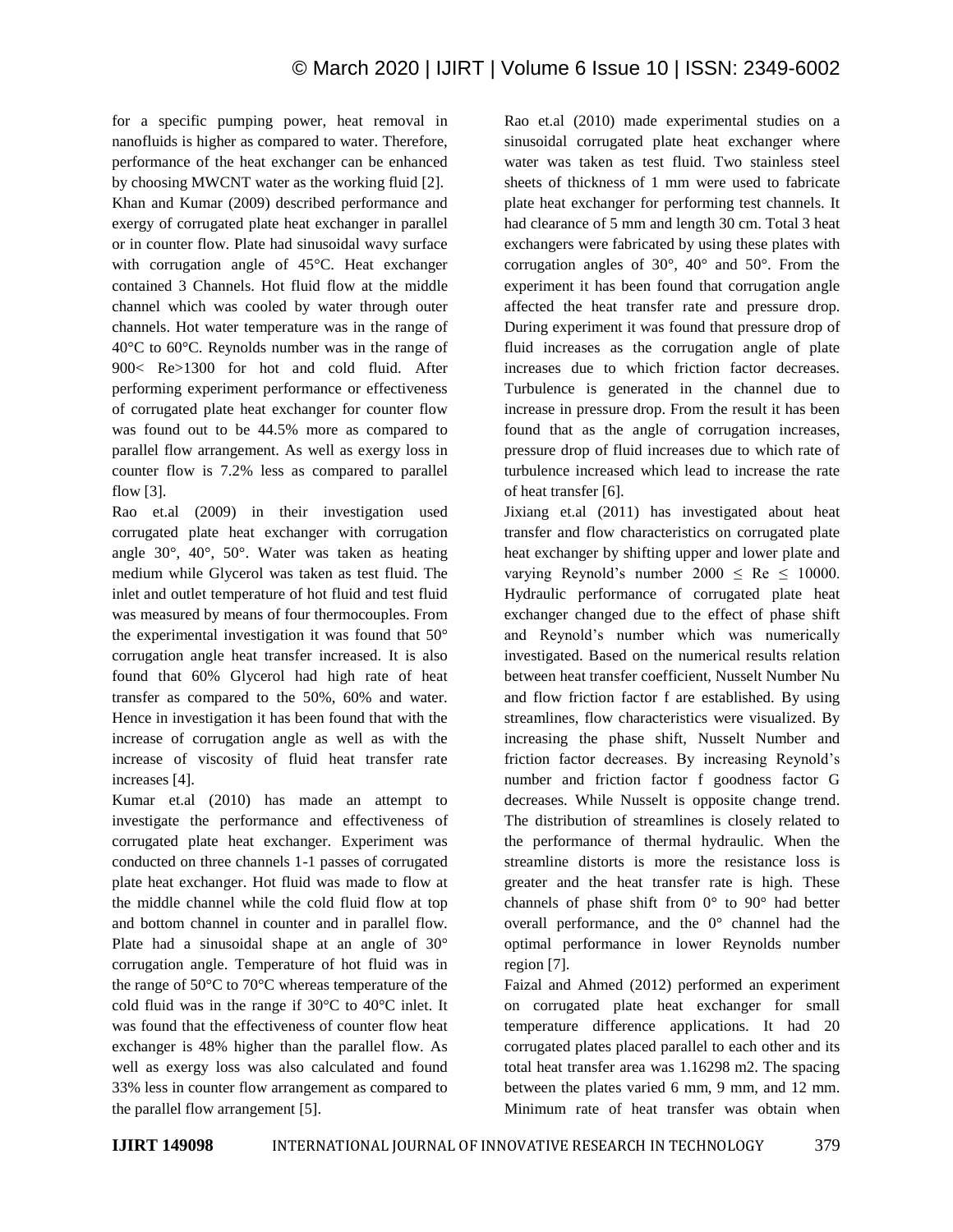distance between plates was 6 mm. Water had been used as a hot and cold fluid which flow in alternate channels. In this experiment effect on rate of heat transfer was determined while varying flow of hot water whereas the cold side flow rate and the hot and cold water inlet temperatures were kept constant. In the result it was found that when the mass flow rate of hot fluid increased corrugated plate enhance turbulent at higher velocity which increases heat transfer rate. The overall heat transfer coefficient U, the pressure losses and the average thermal length are found to increase with increasing hot fluid flow rate and heat transfer rate of heat exchanger with 6 mm heat exchanger compared to other values. The plate heat exchanger with 6 mm is found to be appropriate due to effective high thermal length and heat transfer when the pressure loss is higher [8].

Pandey and Nema (2012) made an attempt to determine the characteristics of heat transfer of corrugated plate heat exchanger. The test section contained three identical channels having corrugation angle 30° with cold air flow in the middle section while hot water was made to flow at adjacent channels. Sinusoidal wave arcs connected with tangential flat portion made corrugation angle in transverse direction. Reynold's number of water was varied from 750 to 3200 and 566 to 2265 for air which depends on the hydraulic diameter. In this experiment Prandtl number were approximate constant 2.55 for water and 0.7 for air. Experimental investigation was done by changing mass flow rate of air and water. It has been found that as pressure decreases heat transfer rate increases. Nusselt number correlation is developed for both air and water while friction factor was developed for air only. Nusselt number depends on the Reynold's number. Heat transfer coefficient of air varied from 162.73 W/m2K to 204.18 W/m2K and Nusselt Number varied from 15 to 33.Whereas rate of heat transfer of water varied from 633.42w/m2K to 2029.17w/m2K and its Nusselt number varies from 65 to 210 [9].

Dnyaneshwar et.al (2013) focused on the modeling a copper plate heat exchanger for milk pasteurization in a food industry using high temperature for a short time. This paper presents analytical and CFD analysis of pressure drop of counter flow for milk and water over copper and steel plate type heat exchanger for determining the energy required for circulating fluid. Knowing all operations parameters problem was first solved theoretically by LMTD. After that comparison between CFD and analytical result it was done. It was found that energy required for the circulation of water & milk is very low in copper plate type of heat exchanger as compared to the steel plate type of heat exchanger [10].

Giurgiua et.al (2014) numerically studied two different models on plate heat exchanger. Geometry of plate influence rate of heat transfer. One plate heat exchanger contains mini channels at 30° while other plate heat exchanger contains mini channels at 60°. In result from CFD and numerical analysis it has been found that plate heat exchanger with 60° mini channels give high rate of heat transfer as compared to 30° mini channel heat exchanger [11].

Kumar et.al (2014) investigated the performance of baffle shell and tube heat exchanger by using CFD tool ANSYS. The work was carried out to determine the performance of heat exchanger by changing the inclination of baffles in shell and tube heat exchanger. Three different baffles inclination angles namely  $0^{\circ}$ , 45° and -45° were used in CFD modeling to find the impact of baffle inclination angle on the characteristics of heat transfer and also on fluid flow. As the result of CFD comes out it had been observed that the steady state heat flux comes out to be more in the case of +45 degree baffles case than -45 degrees baffles case. The heat flux comes of 0 degree baffles come out intermediate between 45 and -45 degrees cases [12].

Melvinraj et.al (2014) has investigated on a parallel flow heat exchanger corresponding ribbed tube heat exchanger has also been modeled and numerically analysed. For designing and analysis purpose Pro-e and ANSYS 14.5 has been used respectively. The effectiveness of two heat exchangers has been compared using CFD. The ribbed heat exchanger effectiveness is more than that of simple heat exchanger. Due to the shape of ribbed helical tube fluid flow is not parallel but in swirls, which increases turbulence and thereby increasing the effectiveness [13].

Kansal and Sahabat (2015) deals with the study of shell and tube heat exchanger by using KERN method and CFD simulation. Main aim of this work is to determine effectiveness of shell and tube heat exchanger. Methanol has been used as a hot fluid in shell side its inlet temperature is 368 K whereas water was used as fluid flow in tube at the inlet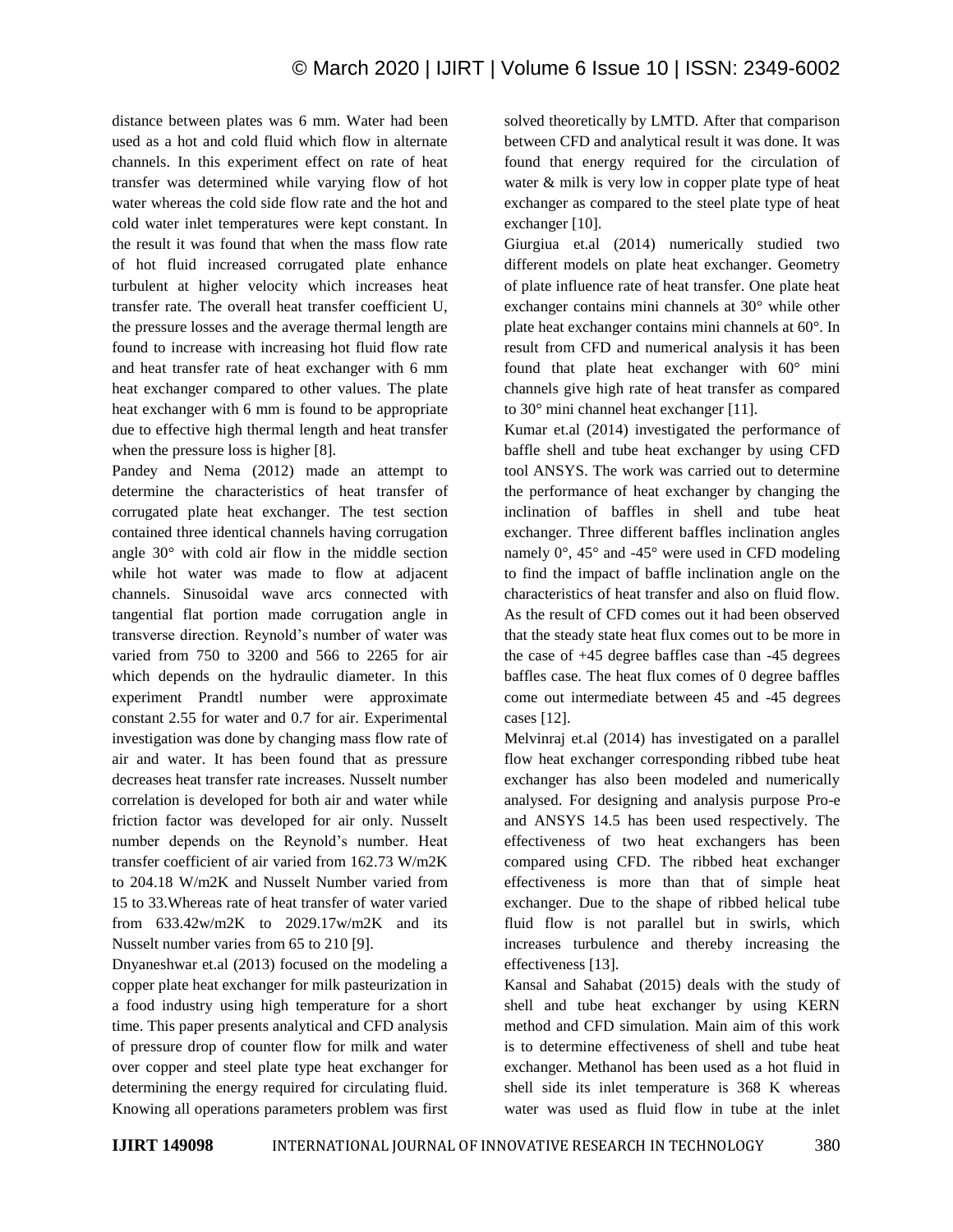temperature of 298 K. From simulation it has been found that outlet temperature of methanol is 313 K and 315.53 K from KERN method and CFD respectively. Whereas outlet temperature of water is 313 K and 308.43 K from KERN and CFD respectively. From KERN method the effectiveness of heat exchanger was found out to be 0.79 and from CFD it has been found to be 0.76. Both the results are in close agreement with each other [14].

Hasanpour et al. (2016) have experimentally studied a double pipe heat exchanger with inner tube corrugated filled with various categories of twisted tapes from conventional to modified types (perforated, V-cut and U-cut). The twist ratio, the hole diameter, the width and depth ratio of the cuts have been varied and the Reynolds number has been changed from 5000 to 15000. Overall more than 350 experiments were carried out. Nusselt number and friction factor for corrugated tube equipped with modified twist tapes are found out to be higher than typical tapes [15].

Johnson et.al (2017) studied the analytical design of the heat exchanger which has been also numerically analyzed. On the basis of standard k- ε modelling CFD analysis have been done. The solution of the problem yields when the optimum values of flow rate, outer diameter of pipe and inner diameter of pipe to be used at an effective length for a double pipe heat exchanger. When the stream processes for specified flow rates then it was treated for a given inlet to outlet temperature. From the result it has been found that the design and analysis of the double pipe heat exchanger would be a great success [16].

R K Ajeel et.al (2017) studied CFD study on turbulent forced convection flow of Al2O3-water nanofluid in semi-circular corrugated channel. Computational Fluid Dynamics (CFD) simulations of heat transfer and friction factor analysis in a turbulent flow regime in semi-circle corrugated channels with Al2O3-water nanofluid is presented. Simulations are carried out at Reynolds number range of 10000- 30000, with nanoparticle volume fractions 0-6% and constant heat flux condition. The results for corrugated channels are examined and compared to those for straight channels. Results show that the Nusselt number increased with the increase of nanoparticle volume fraction and Reynolds number. The Nusselt number was found to increase as the nanoparticle diameter decreased. Maximum Nusselt

number enhancement ratio 2.07 at Reynolds number 30,000 and volume fraction 6% [17].

Junqi et al. (2018) has experimentally investigated the thermal hydraulic characteristics for three types of fluids (R245fa, glycol & water) on plate heat exchanger surface. To overall evaluate the enhanced heat transfer, concept of pump power is provided. Using multiple regression method, dimensionless correlation equation of Nusselt number & friction factor are given. It is concluded that the plate chevron angle affect thermal hydraulic performance. Heat transfer increases with increase in chevron angle & vice versa [18].

Sharif Asal et al. (2018) used Computational Fluid Dynamics approach with the Reynolds stress model to investigate the influence of the apex angle on the thermal and hydraulic features of triangular crosscorrugated heat exchangers. The Reynolds number was varied from 310 to 2064. The numerical results varied by 5% than experimental results. On increasing the apex angle, pressure forces increase which lead to pressure drop along with heat exchanger coefficient. It is concluded that on increasing apex angle from  $45^{\circ}$  to  $150^{\circ}$ , vorticity magnitude & pressure forces along the direction of flow increase which lead to higher heat transfer [19].

Khavin G. (2018) studied about the different height of corrugation for heat exchangers with a circular plate. For designing of such heat exchanger, use of plates with different corrugation heights along hot and cold side can prove to be very helpful. Due to this design, resistance to contamination increases [20].

From the study on various literature reviews it can be observed that the heat transfer is the most important parameter to be measured as the thermal performance and heat transfer efficiency of the plate heat exchanger. Among all types of heat exchangers corrugated heat exchangers are found to have highest rate of heat transfer. In recent years, corrugated channels are a popular heat transfer augmentation device used in different heat- exchanging channels such as the internal cooling channels in gas turbine blades. Using this technique a significant enhancement in the flow mixing between hotter fluid layers near channel wall and cooler fluid layers in core region is demonstrated. In other words, the flow disturbance caused by the corrugations greatly increases the production of turbulent kinetic energy,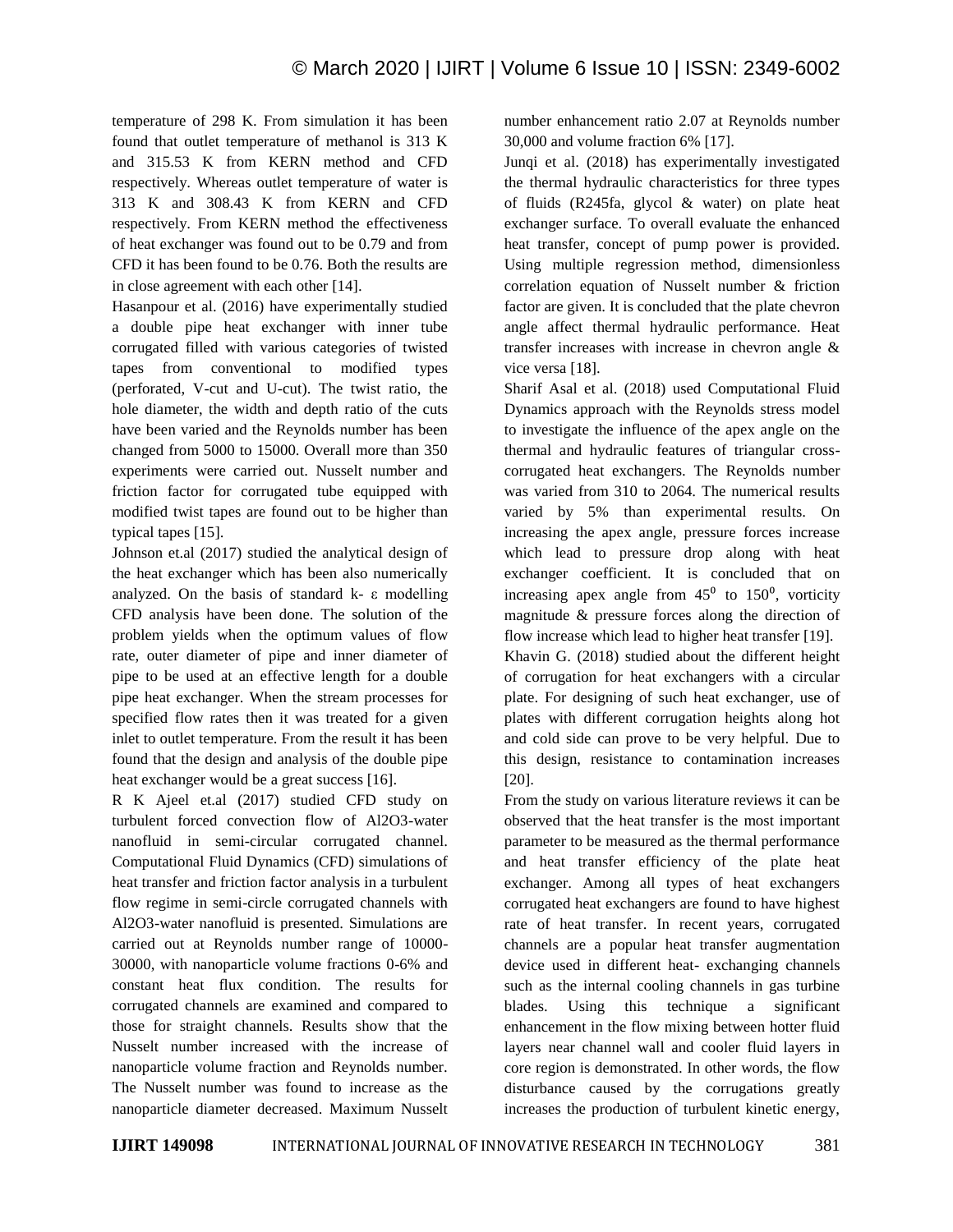which enhances turbulent heat transfer in the channel. Corrugated plate heat exchangers are used to transfer heat but its manufacturing is very typical as compared to the plate heat exchangers. Besides that, many studies have been done using both experimental and numerical analysis based on working fluid. As summarized above, many researchers have investigated various aspects of corrugated channel geometry to enhance heat transfer. However, the heat transfer performances of many other corrugated shapes have not yet been reported. In addition, very little studies have been done to investigate the impact of geometrical parameters through the corrugated channels.

## III. GEOMETRY SETUP AND MODELLING

Figure 2. Shows the geometry of the corrugated channel which will be denoted here as the test section while Figure 3, 4 and 5 shows the computational model of different corrugated channel. The total length of the channel is Ltotal=700mm. The length of the test section is L2=200mm, with an upstream rectangular section of L1=400mm upstream to ensure a fully developed flow at the leading edge. The downstream section has a length of L3=100mm which is used to prevent the occurrence of adverse pressure effects caused by reversed flow which might at the trailing section. The channel height (H) is 10mm while the channel width (W) is 50mm. The geometry configuration was achieved by using Ansys design modeler.



Figure 2. Physical model of the present study The semi-circular corrugated channel width  $(w) = 5$ mm with fixed pitch ( $p= 15$ mm).



Figure 3. Semi-circular corrugated channel (test section).

The equilateral triangular corrugated channel width  $(w)$  =4.75 mm with fixed pitch ( $p= 15$ mm).



Figure 4. Triangular corrugated channel (test section)



Figure5. Mixed (Semi-circular + Triangular) corrugated channel (test section)

Mesh generation was performed by using Ansys Meshing modular.

Table 1. Meshing Details

| <b>MODEL TYPE</b> | <b>NODES</b> | <b>ELEM</b> | <b>MESH</b> |
|-------------------|--------------|-------------|-------------|
|                   |              | <b>ENTS</b> | <b>TYPE</b> |
| Semi circular     | 132804       | 118400      | Tetrahedral |
|                   |              |             | & quad core |
| Equilateral       | 118250       | 102459      | Tetrahedral |
| triangle          |              |             | & quardcore |
| Mixed<br>(Semi-   |              |             | Tetrahedral |
| circular+Equilat  | 135256       | 118716      |             |
| eral triangle)    |              |             | & quad core |

In this study, the finite volume method (FVM) is used for discretization of governing equations. The upwind scheme is used to discretize the convection terms of governing equations, while diffusion terms were discretized using the central differencing scheme. The SIMPLE algorithm was used, for coupling of the velocity and pressure equations, to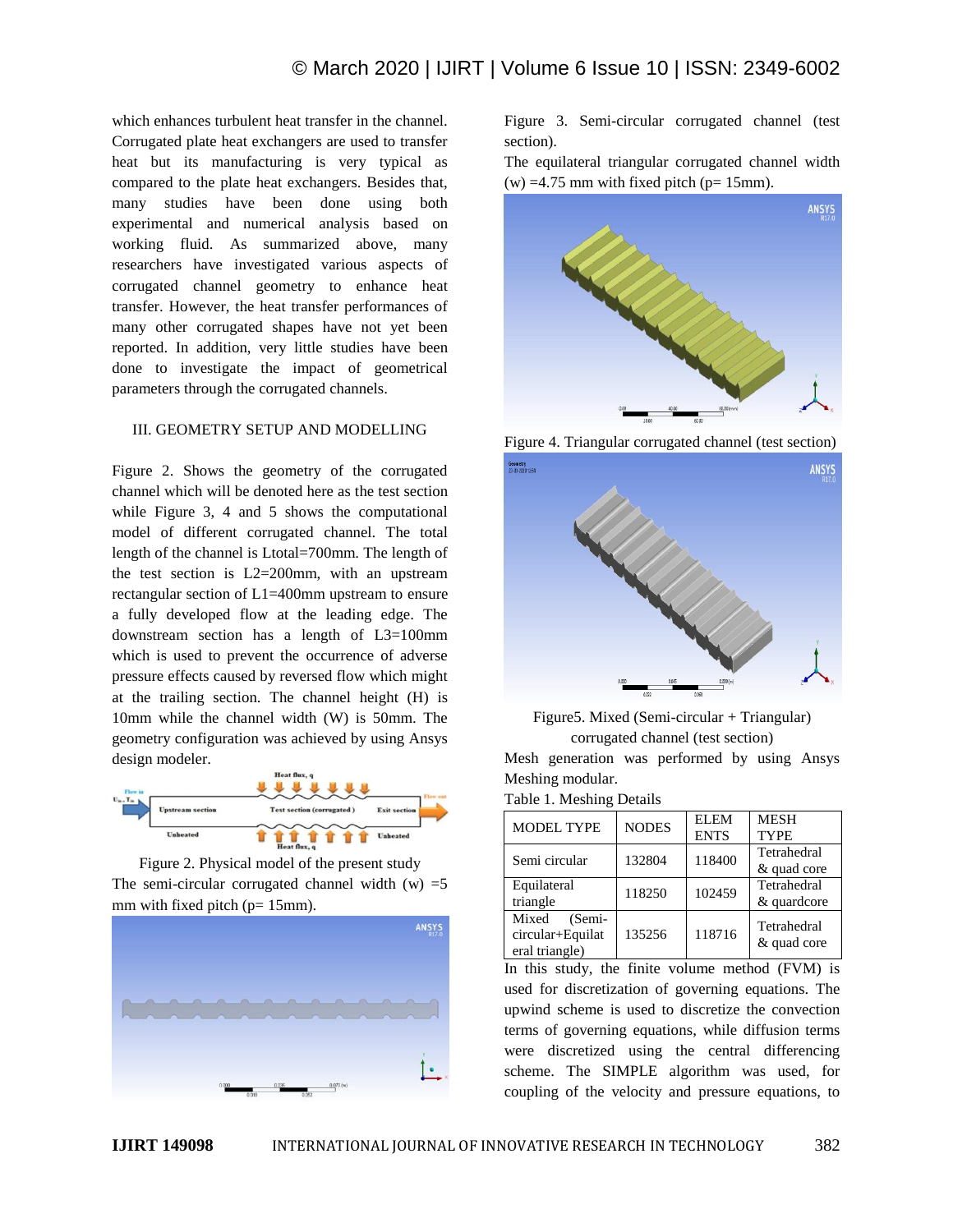determine pressure field. The second order upwind scheme is applied and standard k-ε turbulent model with standard wall function is selected.

In this study, the single-phase approach has been used in the modeling of nanofluid. Therefore, the two-dimensional governing for steady, incompressible flow in terms of Cartesian coordinates are [19]:

Continuity equation:

$$
\frac{\partial}{\partial x}(\rho u) + \frac{\partial}{\partial y}(\rho v) = 0
$$

U-momentum equation:

$$
\frac{\partial}{\partial x}(\rho uu) + \frac{\partial}{\partial y}(\rho uv)
$$
\n
$$
= -\frac{\partial P}{\partial x} + \frac{\partial}{\partial x} \left[ (\mu + \mu_t) \frac{\partial u}{\partial x} \right]
$$
\n
$$
+ \frac{\partial}{\partial y} \left[ (\mu + \mu_t) \frac{\partial u}{\partial y} \right]
$$
\n
$$
+ \frac{\partial}{\partial x} \left[ (\mu + \mu_t) \frac{\partial u}{\partial x} - \frac{2}{3} \rho k \right]
$$
\n
$$
+ \frac{\partial}{\partial y} \left[ (\mu + \mu_t) \frac{\partial v}{\partial x} \right]
$$

V-momentum equation:

$$
\frac{\partial}{\partial x}(\rho uv) + \frac{\partial}{\partial y}(\rho vv)
$$
\n
$$
= -\frac{\partial P}{\partial y} + \frac{\partial}{\partial x} \left[ (\mu + \mu_t) \frac{\partial v}{\partial x} \right]
$$
\n
$$
+ \frac{\partial}{\partial y} \left[ (\mu + \mu_t) \frac{\partial v}{\partial y} \right]
$$
\n
$$
+ \frac{\partial}{\partial y} \left[ (\mu + \mu_t) \frac{\partial v}{\partial y} - \frac{2}{3} \rho k \right]
$$
\n
$$
+ \frac{\partial}{\partial x} \left[ (\mu + \mu_t) \frac{\partial u}{\partial y} \right]
$$

Energy equation:

$$
\frac{\partial}{\partial x}(\rho uT) + \frac{\partial}{\partial y}(\rho vT)
$$
\n
$$
= \frac{\partial}{\partial x} \left[ \left( \frac{K}{c_p} + \frac{\mu_t}{Pr_t} \right) \frac{\partial T}{\partial x} \right]
$$
\n
$$
+ \frac{\partial}{\partial y} \left[ \left( \frac{K}{c_p} + \frac{\mu_t}{Pr_t} \right) \frac{\partial T}{\partial y} \right]
$$

Table 2 Thermophysical properties of nanoparticle and base fluid at T=300 K

| Materi<br>al | Density(<br>$Kg/m^3$ | Specific<br>heat(J/K<br>$g-K$ ) | Thermal<br>conductiv<br>ity (W/m-<br>К | Dynamic<br>viscosity(<br>$N-s/m^2$ ) |
|--------------|----------------------|---------------------------------|----------------------------------------|--------------------------------------|
| Water        | 998.2                | 4182                            | 0.6                                    | 0.001                                |
| $Al_2O_3$    | 3600                 | 765                             | 36                                     |                                      |

Here the effective properties of the  $Al_2O_3/water$ nanofluid are defined as follows:

The below equations for determining density, thermal conductivity, specific heat and viscosity of nanofluids.

The density and heat capacity of nanofluid are given by:

$$
\rho_{nf} = \phi_p \rho_p + (1 - \phi_p) \rho_{bf}
$$

$$
(\rho C_p)_{nf} = (1 - \phi_p)(\rho C_p)_{bf} + \phi_p(\rho C_p)_{p}
$$

In order to compute the effective thermal conductivity by using nanoparticles in corrugated channel, the effect of Brownian motion will be taken into consideration by utilizing the empirical correlation below:

$$
K_{effective} = K_{static} + K_{Brownian}
$$
  
\n
$$
K_{static} = K_{bf} \left\{ \frac{K_p + 2K_{bf} - 2\phi_p (K_{bf} - K_p)}{K_p + 2K_{bf} + \phi_p (K_{bf} - K_p)} \right\}
$$
  
\n
$$
K_{Brownian} = 5 \times 10^4 \beta \phi (\rho C_p)_{bf} \sqrt{\frac{kT}{\rho_p d_p}} f(T, \phi)
$$

*Where, Boltzmann constant,*  $k = 1.381 \times 10^{-23}$  *J/K* 

$$
f(T, \emptyset) = (2.8217 \times 10^{-2} \phi + 3.917 \times 10^{-3}) \frac{T}{T_0}
$$
  
+ (-3.0669 \times 10^{-2} \phi - 3.9112  
\times 10^{-3})

The effective dynamic viscosity of nanofluid is:

$$
\mu_{nf} = \mu_{bf} A_1 e^{A_2 \theta}
$$

*Where A1=0.983 and A2= 12.959*

Table 3. Thermophysical properties of distilled water and  $Al_2O_3$ -water nanofluid with different volume fractions at 300 K.

| $\phi(\%)$ | $m^{3}$  | $c_p(\frac{1}{Kg-K})$ | W      |          |
|------------|----------|-----------------------|--------|----------|
|            | 998.2    | 4182                  | 0.6    | 0.001    |
| C          | 1050.236 | 3947.74               | 0.6355 | 0.001273 |
|            | 1102.272 | 3735.60               | 0.6718 | 0.001650 |
| n          | 1154.308 | 3542.59               | 0.7083 | 0.002139 |

Computational domains and boundary conditions were applied at the semicircle corrugated channel which included velocity inlet condition and temperature of 300K, pressure outlet condition while slip velocity was ignored. Additionally, there was uniform heat flux  $(q=10 \text{ KW/m}^2)$  on the corrugated walls whereas adiabatic condition applied for the remaining walls which are straight. The specific thermal conditions for the complex flow field as well as the boundary conditions can be illustrated as below.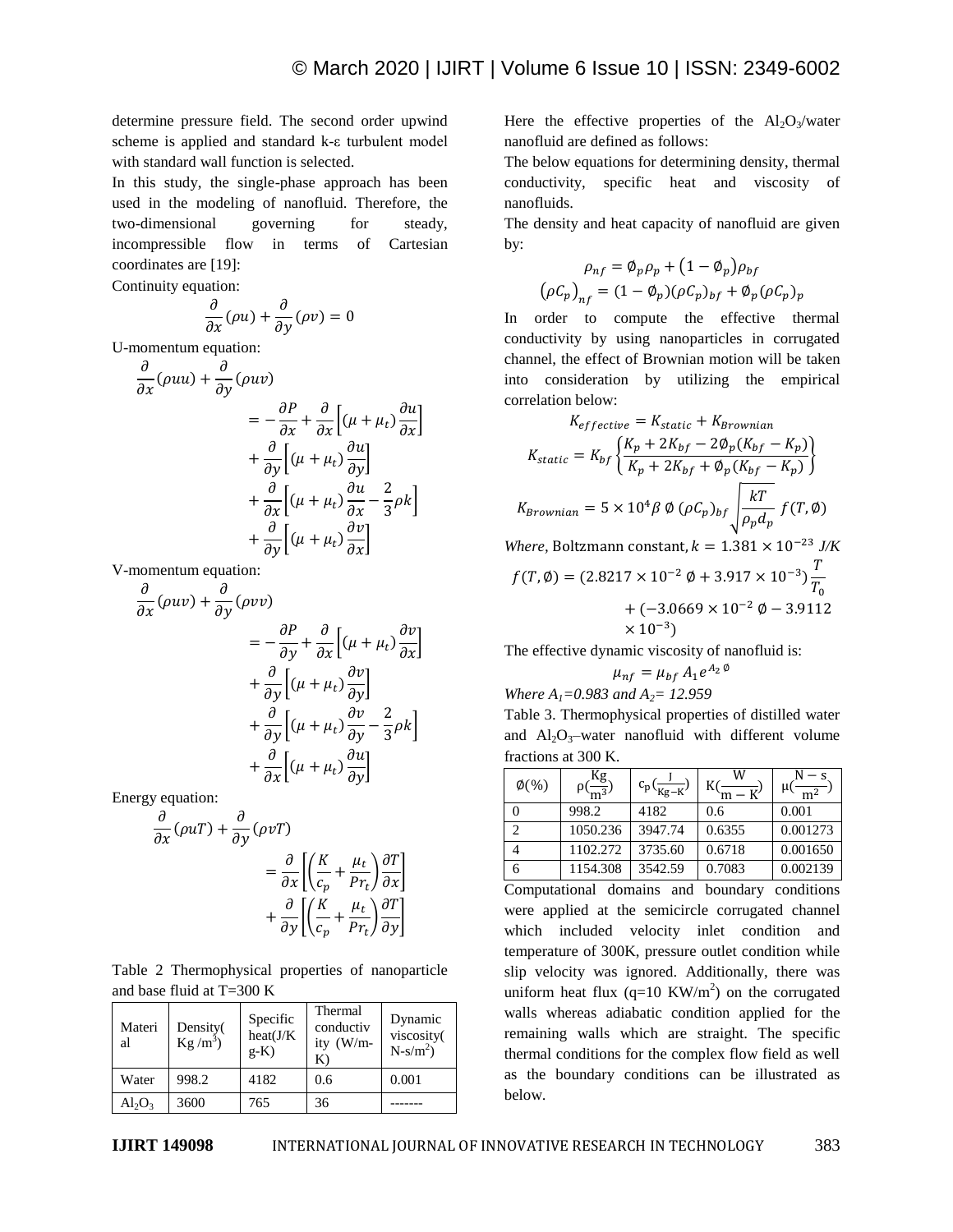The boundary conditions at the inlet:

$$
u = u_{in}, v = w = 0, T_{in} = 300K
$$

The boundary conditions at the wall:  $u = v = w = 0, q = q_{wall}$ 

The boundary conditions at the outlet:

$$
\frac{\partial T_f}{\partial x} = 0, \frac{\partial u}{\partial x} = \frac{\partial v}{\partial x} = \frac{\partial w}{\partial x} = 0
$$

In current study, fully developed for the properties are assumed at the outlet.

The hydraulic diameter is computed based on cross section area  $(A<sub>cross</sub>)$  and the perimeter of wetted  $(P)$ 

$$
D_h = 4 \frac{A_{cross}}{P} = H_{max} + H_{min}
$$

At the inlet, the water velocity can be set for different values according to the Reynolds number. The flow is simulated at five Reynolds number values which are 10000, 15000, 20000, 25000 and 30000. Top and bottom walls for the test section are subjected to a constant heat flux of  $10kW/m^2$  while adiabatic boundary condition is applied to the remaining walls. The inlet temperature of the working fluid is  $T_{in}$ =300K. Al<sub>2</sub>O<sub>3</sub>-water nanofluid is set to flow steadily over the test section at Reynolds numbers stated above.

#### IV. RESULTS AND DISCUSSIONS

4.1 Validation of semi-circular corrugated channel simulation results using water as a working fluid

For validation, In order to numerically validate the CFD model of heat exchanger for initial case we considered water as a working fluid. Here water flows as different Reynolds number inside the semicircular corrugated heat exchanger and the results obtained by simulation for semi-corrugated channel which included Nusselt number (Nu) are compared with R K Ajeel et.al (2017) results [17]:



Figure 6. shows the values of Nusselt number calculated from the CFD modeling compared with the values obtained from the analysis performed by R

K Ajeel et.al (2017) for semicircle corrugated channel using water as a working fluid.

From the above analysis it is found that the value of Nusselt number calculated from CFD analysis is close to the value of Nusselt number obtained from the base paper. So here we can say that the CFD model of corrugated channel is correct.

4.2 The effect of different types of corrugated channels on the flow and thermal characteristics in the corrugated heat exchanger

The turbulent forced convection of  $Al_2O_3$ -water nanofluid in different corrugated channel were investigated. The CFD results obtained due to the impact of the different models,  $\phi$  and Reynold's number have been displayed in terms of Nusselt number.

4.2.1 Effect of Triangular corrugated channel on the flow and thermal characteristics in the corrugated heat exchanger

In this the 3-D turbulent forced convective flow of  $Al_2O_3$  –water nanofluid for triangular corrugated channels over *Re* ranging from  $10,000 \leq Re \leq 30,000$ were examined under constant heat flux while  $\phi$  ranged from 0 to 0.06



Figure 7. Shows the value of Nusselt number calculated through CFD analysis at different Reynold's number for Triangular corrugated channel under constant heat flux while  $\phi$  ranged from 0 to 0.06

4.2.2 Effect of Mixed corrugated channel on the flow and thermal characteristics in the corrugated heat exchanger

In this the 3-D turbulent forced convective flow of  $Al_2O_3$  –water nanofluid for mixed corrugated channels over *Re* ranging from  $10,000 \leq Re \leq 30,000$ were examined under constant heat flux while  $\phi$  ranged from 0 to 0.06.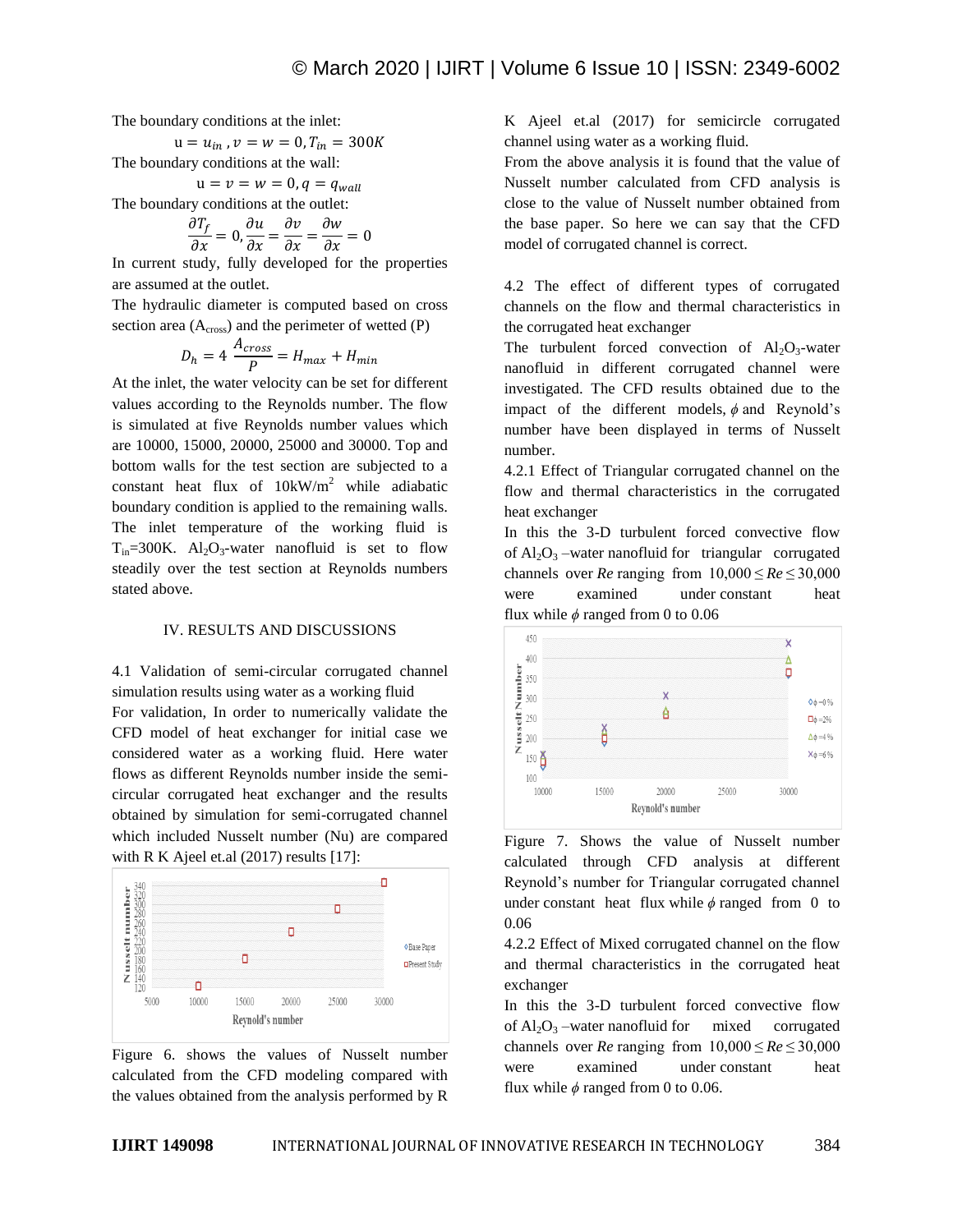

Figure 8. Shows the value of Nusselt number calculated through CFD analysis at different Reynold's number for mixed corrugated channel under constant heat flux while  $\phi$  ranged from 0 to 0.06.

Table 4. Comparison of Nusselt number calculated through CFD analysis at different corrugated channel under constant heat flux at different Reynold's number while  $\phi$  ranged from 0 to 0.06

|                            | Corrugated Shape | Nusselt number |              |               |               |
|----------------------------|------------------|----------------|--------------|---------------|---------------|
| Reynold's number           |                  | $\phi = 0 \%$  | $\phi = 2\%$ | $\phi = 4 \%$ | $\phi = 6 \%$ |
| Reynold's number= $10,000$ | Semi-Circular    | 125            | 130          | 140           | 150           |
|                            | Triangular       | 129.16         | 142.97       | 158.88        | 159.35        |
|                            | Mixed            | 128.22         | 136.67       | 149           | 153.85        |
| Reynold's number=15,000    | Semi-Circular    | 183            | 190          | 200           | 218           |
|                            | Triangular       | 190.88         | 200.27       | 220.96        | 227.04        |
|                            | Mixed            | 187.24         | 196.61       | 212.2         | 224.82        |
| Reynold's number=20,000    | Semi-Circular    | 240            | 248          | 252           | 290           |
|                            | Triangular       | 263.24         | 259.53       | 270.7         | 307.63        |
|                            | Mixed            | 249.62         | 254.67       | 259.91        | 298.92        |
| Reynold's number=30,000    | Semi-Circular    | 348            | 355          | 380           | 425           |
|                            | Triangular       | 360.03         | 366.86       | 398.34        | 438.3         |
|                            | Mixed            | 350.73         | 359.62       | 391.63        | 435.68        |



Figure 9. Comparison of Nusselt number calculated through CFD analysis at different corrugated channel under constant heat flux at different Reynold's number while  $\phi$  ranged from 0 to 0.06.

## V. CONCLUSIONS

In this paper, the 3-D turbulent forced convective flow of  $Al_2O_3$  –water nanofluid for different types of corrugated channels over *Re* ranging from 10,000 ≤ *Re* ≤ 30,000 was examined. Three shapes of corrugated channel namely Semi-circular, Triangular and Mixed shape (Semi-circular  $+$  Triangular) were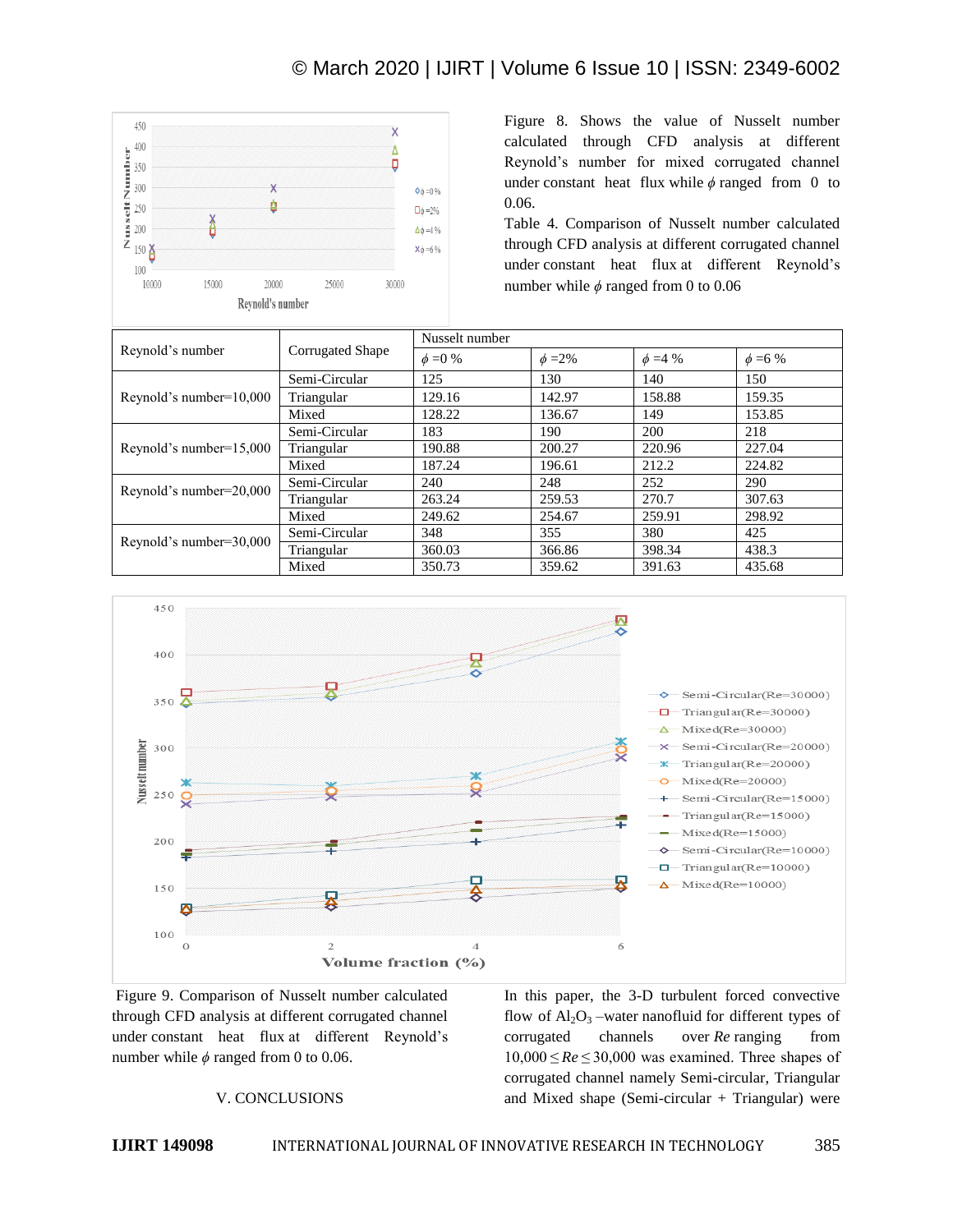tested under constant heat flux while  $\phi$  ranged from 0 to 0.06 and the diameter of the nanoparticles was 20 nm. The conclusions of this CFD study are as follows:

- For all channels average Nusselt number increased with increasing *ϕ and Re.*
- It is observed that Triangular channel has the highest average Nusselt number followed by the mixed shape (Semi-circular + Triangular) and Semi-circular corrugated channel due to better mixing of working fluids caused by the corrugation that acted like a swirls promoter for the fluid layers.
- As Re increased, heat transfer also increased. The explanation for this is associated with increased velocity due to the increasing Reynolds number, which improves and promotes thermal exchange between the layers of fluid. Of all corrugated channels, the Triangular channel was the best at processing Nusselt numbers, followed by the mixed shape (Semi-circular + Triangular) and Semi-circular corrugated channel with the lowest results.
- Nusselt number which indicates the optimum configuration is Triangular channel at Reynolds number 30000 and volume fraction 6%.
- Triangular channel has the average Nusselt number greater than 1.3 times of mixed shape (Semi-circular + Triangular) and 1.7 times of Semi-circular corrugated channel.

## REFERENCES

- [1] Abed Waleed Mohammed, Ahmed Mohammed Abed, 2008," Numerical Study of Laminar Forced Convection Heat Transfer And Fluid Flow Characteristics In A Corrugated Channel", Journal of Engineering And Development, Volume 14, Issue 3 ,PP 70-85.
- [2] Goodarzi Marjan, Amiri Ahmad, Goodarzi Mohammad Shahab, Safaei Mohammad Reza, Karimipour Arash, Languri Ehsan Mohseni, Dahari Mahidzal, 2008, "Investigation of Heat Transfer And Pressure Drop of A Counter Flow Corrugated Plate Heat Exchanger Using MWCNT Based Nanofluids", International Communication In Heat And Transfer, PP 172- 179.
- [3] Khan Mohd. Rehan, Kumar Ajeet, 2009 "An Experimental Study of Exergy in A Corrugated Plate Heat Exchanger'', International Journal of Mechanical Engineering and Technology, Volume 6, Issue 11, PP – 16-22.
- [4] Rao B. Sreedhara, Svaron, Krishna MVS Murali, Sastry R C, 2009, "Experimental Studies on Pressure Drop In a Sinusoidal Plate Heat Exchanger: Effect of Corrugation Angle "International Journal of Research in Engineering and Technology, Volume 3, Issue 2, PP 121-126.
- [5] Kumar Ashish, Rai Ajeet Kumar, Sachanvivek, 2010 "An Experimental Study of Heat Exchanger in A Corrugated Plate Heat Exchanger'', International Journal of Mechanical Engineering and Technology, Volume 5, Issue 9, PP.286-292.
- [6] Rao B.Sreedhara, S Varun, G D Suryawanshi, Prof. Sastry.RC, 2010, "Experimental Heat Transfer Studies of Water In Corrugated Plate Heat Exchanger And Effects of Corrugation Angle'', International Journal of Scientific Engineering And Technology, Volume 3, Issue 7, PP 902-905.
- [7] Yin Jixiang, Yang Gang, Li Yang, 2011, "The Effect of Wavy Plate Phase Shift Flow and Heat Transfer Characteristics in Corrugated Channels", International Conference on Advances in Energy Engineering, PP-1566-1573.
- [8] Faizal M., Ahmed M.R., 2012, "Experimental Studies on A Corrugated Plate Heat Exchanger For Small Temperature Difference Applications", Experimental Thermal And Fluid Science, PP-242-248
- [9] Pandey S.D., Nemav.K. , 2012 "Investigation Of The Performance Parameters Of An Experimental Plate Heat Exchanger In Single Phase Flow'', International Journal Of Energy Engineering, Volume 1, Issue 1, PP-19-24.
- [10]Sapkal Dnyaneshwar B., Deshmukhsamir J, Kolhekarrucha R., 2013,"Computer Aided Design CFD Analysis of Plate Heat Exchanger", International Journal of Innovative And Emerging Research In Engineering, Volume 1, Issue 1 ,PP-88-92.
- [11]Giurgiua Oana, Pleșaa Angela, Socaciualavinia, 2014, "Plate Heat Exchangers - Flow Analysis